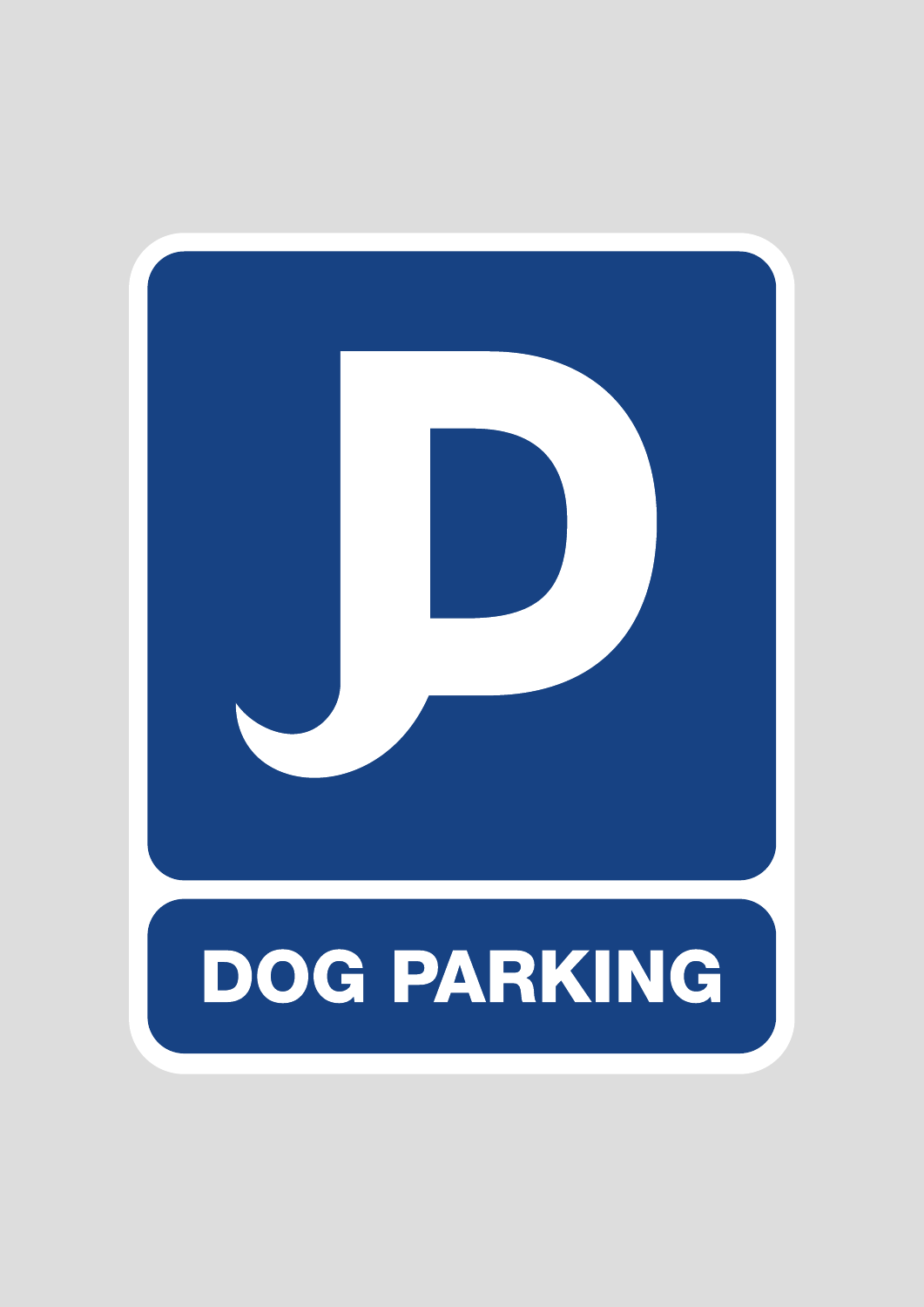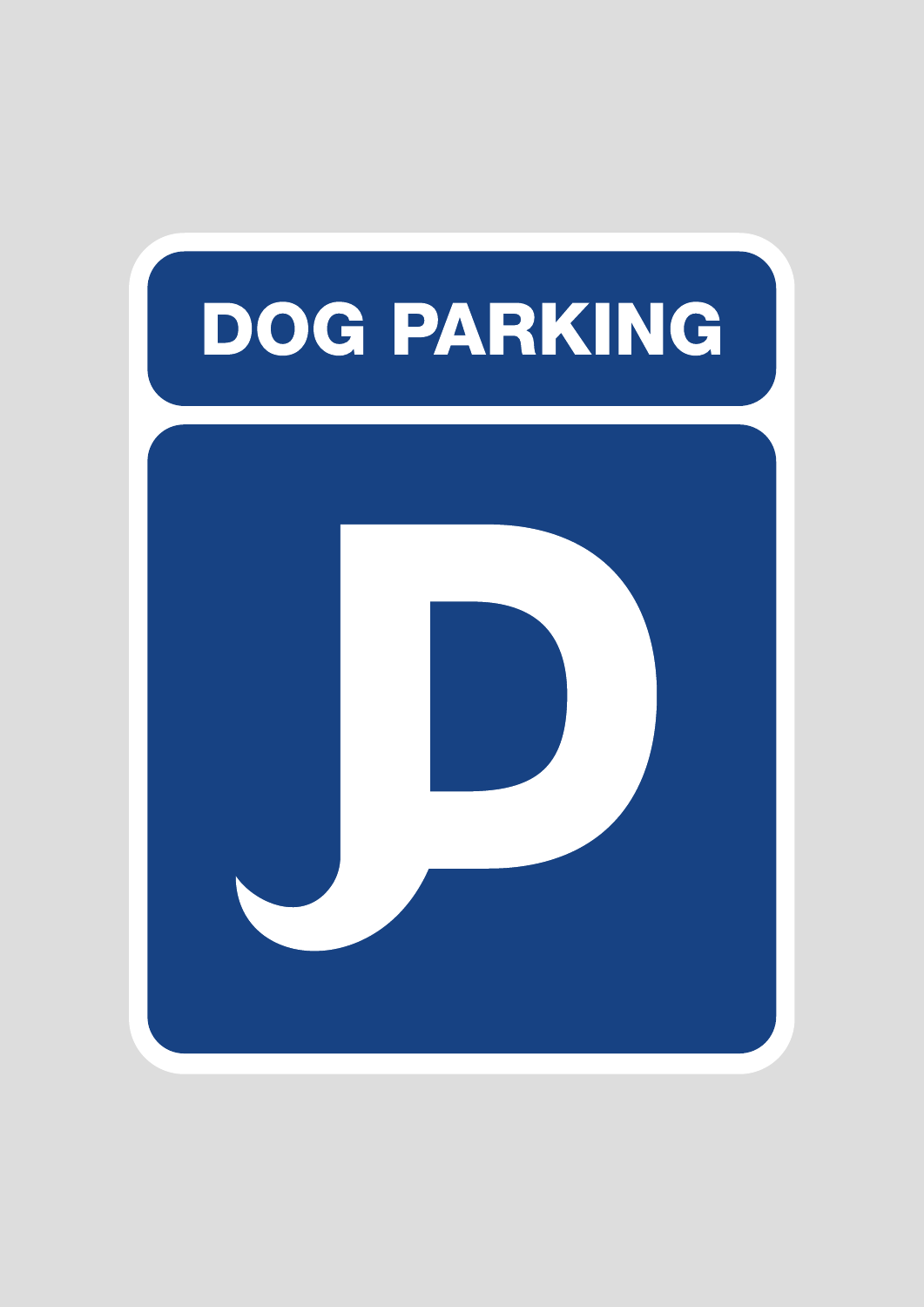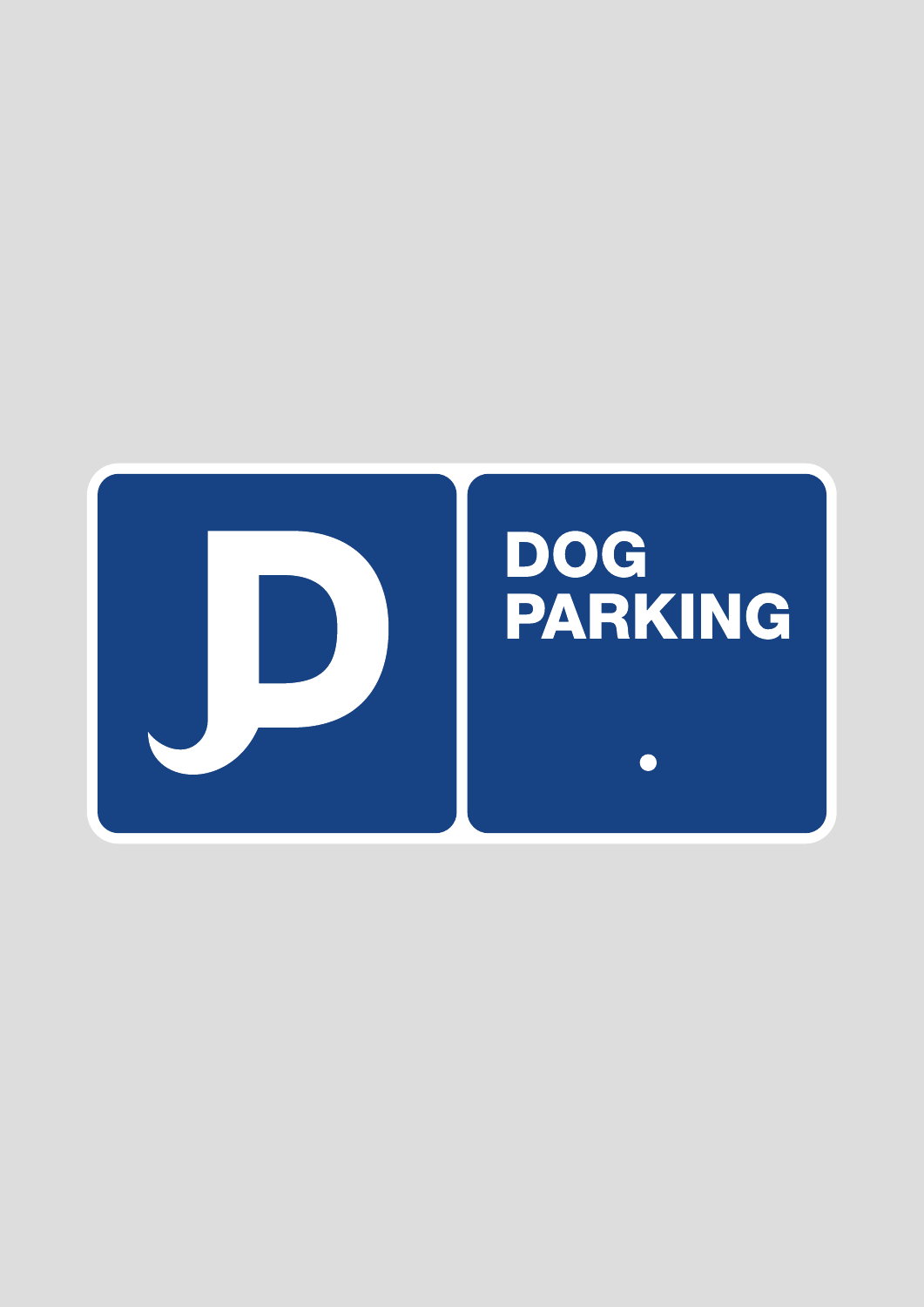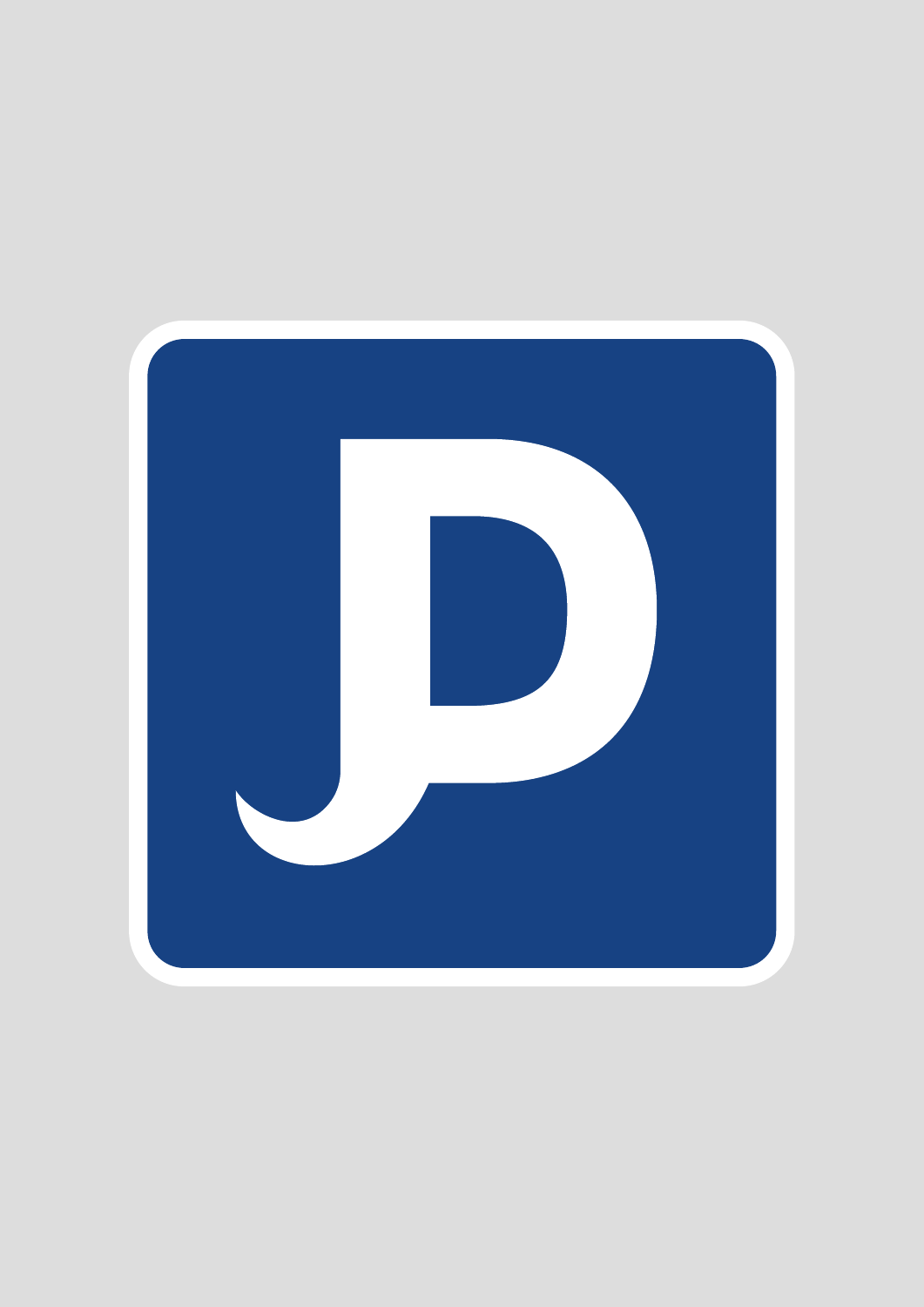SIGNAL/ CARTEL DOG PARKING http://horaciotorrent.com/dog-parking/

License

All resources available for download on my portfolio are free to use in both personal and commercial projects.

Rights

You are permitted to use my resources in any number of personal and commercial projects for yourself or a client you are working for. You may modify the resources according to your requirements and include them into works such as websites, applications, printed materials and others. A link back to this site is required.

## **Prohibitions**

You do not have the rights to resell, sublicense or redistribute (even for free) the files on its own or as a separate attachment from any of your work. If you wish to promote my resources on your site, you must link back to the resource page where users can find the download and not directly to the download file.

If you have any questions about the License, feel free to Contact me at hola@horaciotorrent.com

SEÑAL / CARTEL APARCAMIENTO PARA PERROS (DOG PARKING) http://horaciotorrent.com/dog-parking/

## Licencia

Todos los recursos disponibles para descargar en mi cartera son de uso gratuito tanto en proyectos personales como comerciales.

## Derechos

Se le permite usar mis recursos en cualquier número de proyectos personales y comerciales para usted o para un cliente para el que está trabajando. Puede modificar los recursos de acuerdo con sus requisitos e incluirlos en trabajos como sitios web, aplicaciones, materiales impresos y otros. Se requiere un enlace a este sitio.

## Prohibiciones

No tiene los derechos para revender, sublicenciar o redistribuir (incluso de forma gratuita) los archivos por sí solo o como un archivo adjunto separado de cualquiera de sus trabajos. Si desea promocionar mis recursos en su sitio, debe volver a la página de recursos donde los usuarios pueden encontrar la descarga y no directamente al archivo de descarga.

Si tiene alguna pregunta sobre la Licencia, no dude en ponerse en contacto conmigo en hola@horaciotorrent.com